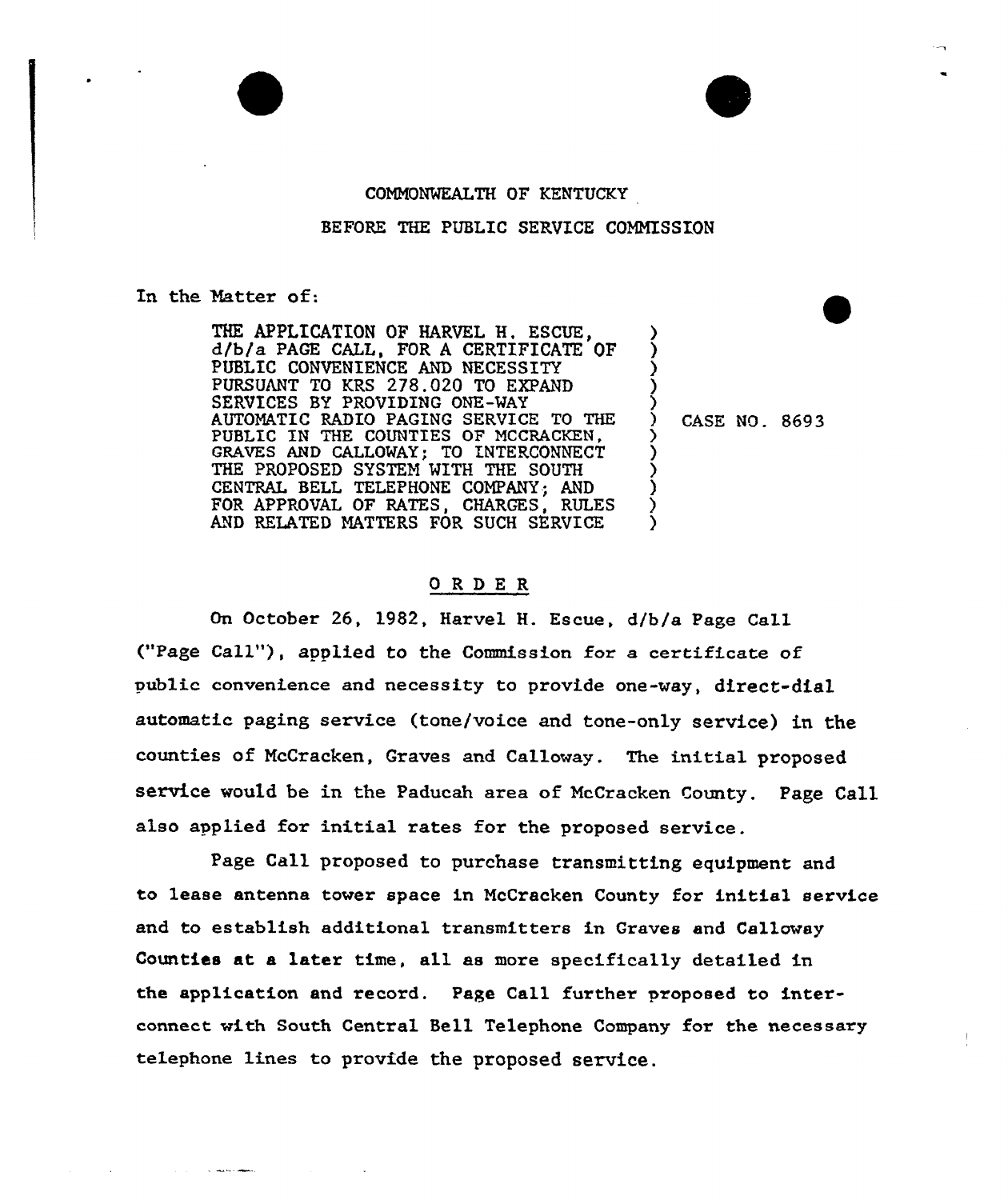<sup>A</sup> public hearing was held on January 14, 19.83. Mayfield Answering Service and Telephone Answering Service of Paducah were represented as intervenozs in this matter.

# Discussion

Ms. Rita LeNeave, President of Mayfield Answering Service, testified that. this utility provides adequate service in Mayfield and its environs. She further testified that Nayfield Answering Service provides two-way radio service which Page Call does not pxopose to offer. Ms. Elirabeth Jaxman, President, and Mr. Chax'les Anthony Raymond, General Manager, Telephone Answering Service of Paducah, testified that adequate paging service is offered by this utility in the Paducah area, and that the rates for such service are less than those proposed by Page Call. Neither intervenor, however, offers or proposes to offer coverage of the entire area, as Page Call has proposed.

Although this Commission has the obligation to prevent a wasteful duplication of facilities, we do not interpret this to mean that thexe must be no incidenta1 duplication. Page Call's proposed service would involve some incidental duplication, but such duplication is justified since coverage of a larger area was shown to be of benefit to the public. Intervenors were unable to show that the public interest would not be served by granting Page Call the authority to offer its proposed service.

# Findings and Order

The Commission, after considering this matter and being advised, is of the opinion and finds that:

 $-2-$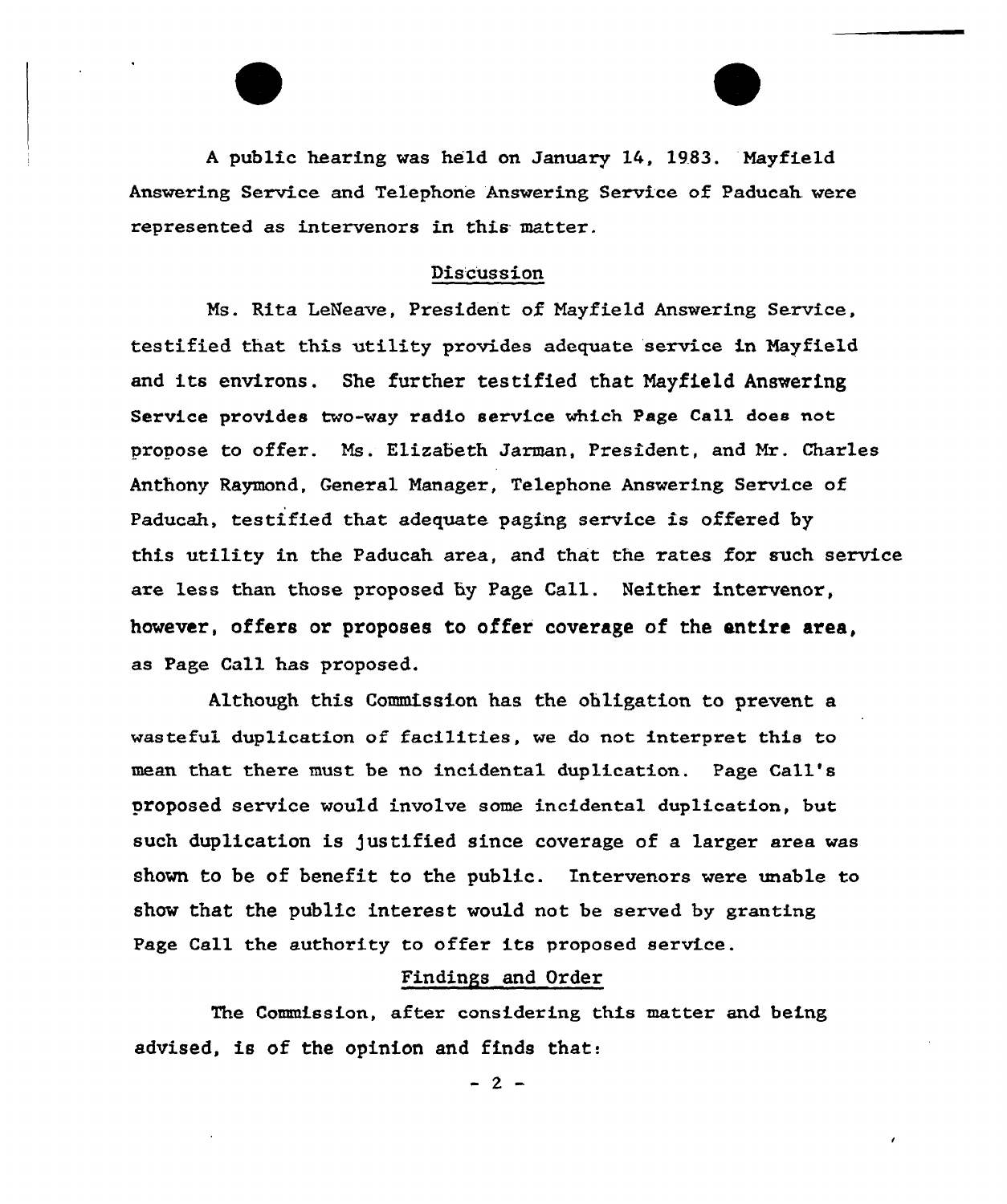(1) Page Call's proposed one-way automatic direct paging service in the counties of McCracken, Craves, and Calloway is in the public interest and a certificate of public convenience and necessity to construct the necessary facilities to offer this service should be granted; and

{2) Page Call's rates and charges for the new service are xeasonable and should be approved effective with the institution of such service.

IT IS THEREFORE ORDERED that Page Call be and it hereby is granted a certificate of public convenience and necessity to construct the necessaxy facilities in oxder to provide one-way, direct automatic paging service in the counties of NcCracken, Graves, and Callovay.

IT IS FURTHER ORDERED that the rates and charges in Appendix A of this Order be and they hereby are approved for Page Call effective with the institution of the new service.

IT IS FURTHER ORDERED that Page Call shall file with the Commission its tariffs for the new service in the form prescribed by the Commission's regulations within 30 days of the date of this Order.

 $-3 -$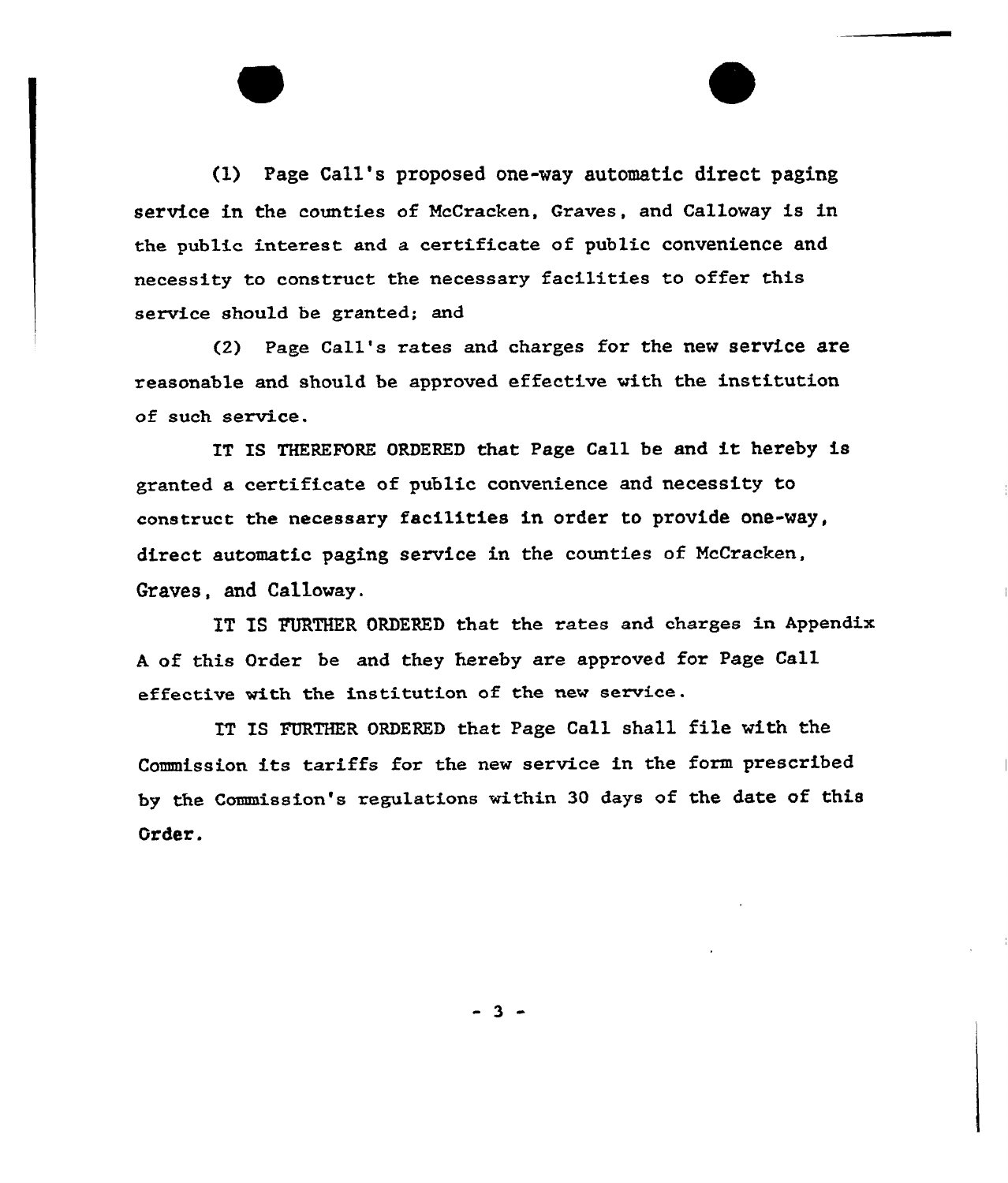



Done at Frankfort, Kentucky, this 24th day of February, 1983.

PUBLIC SERVICE COMMISSION

Vice Chairman /

Co

ATTEST:

**Secretary**